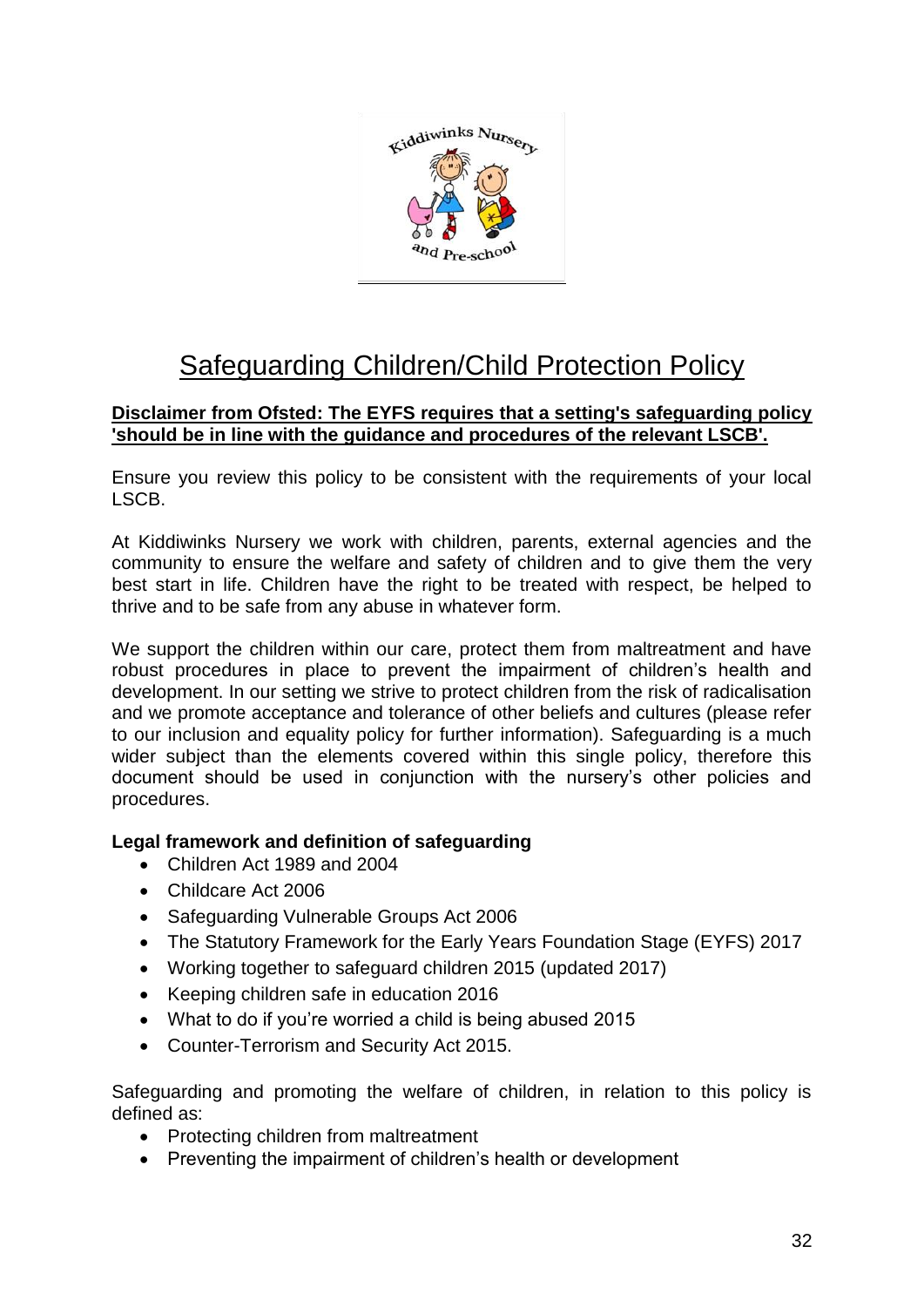- Ensuring that children are growing up in circumstances consistent with the provision of safe and effective care
- Taking action to enable all children to have the best outcomes.

*(Definition taken from the HM Government document 'Working together to safeguard children 2015).*

## **Policy intention**

To safeguard children and promote their welfare we will:

- Create an environment to encourage children to develop a positive self-image
- Provide positive role models and develop a safe culture where staff are confident to raise concerns about professional conduct
- Support staff to notice the softer signs of abuse and know what action to take
- Encourage children to develop a sense of independence and autonomy in a way that is appropriate to their age and stage of development
- Provide a safe and secure environment for all children
- Promote tolerance and acceptance of different beliefs, cultures and communities
- Help children to understand how they can influence and participate in decision-making and how to promote British values through play, discussion and role modelling
- Always listen to children
- Provide an environment where practitioners are confident to identify where children and families may need intervention and seek the help they need
- Share information with other agencies as appropriate.

The nursery is aware that abuse does occur in our society and we are vigilant in identifying signs of abuse and reporting concerns. Our practitioners have a duty to protect and promote the welfare of children. Due to the many hours of care we are providing, staff may often be the first people to identify that there may be a problem. They may well be the first people in whom children confide information that may suggest abuse or to spot changes in a child's behaviour which may indicate abuse.

Our prime responsibility is the welfare and well-being of each child in our care. As such we believe we have a duty to the children, parents and staff to act quickly and responsibly in any instance that may come to our attention. This includes sharing information with any relevant agencies such as local authority services for children's social care, health professionals or the police. All staff will work with other agencies in the best interest of the child, including as part of a multi-agency team, where needed.

The nursery aims to:

- Keep the child at the centre of all we do
- Ensure staff are trained right from induction to understand the child protection and safeguarding policy and procedures, are alert to identify possible signs of abuse (including the signs known as softer signs of abuse), understand what is meant by child protection and are aware of the different ways in which children can be harmed, including by other children through bullying or discriminatory behaviour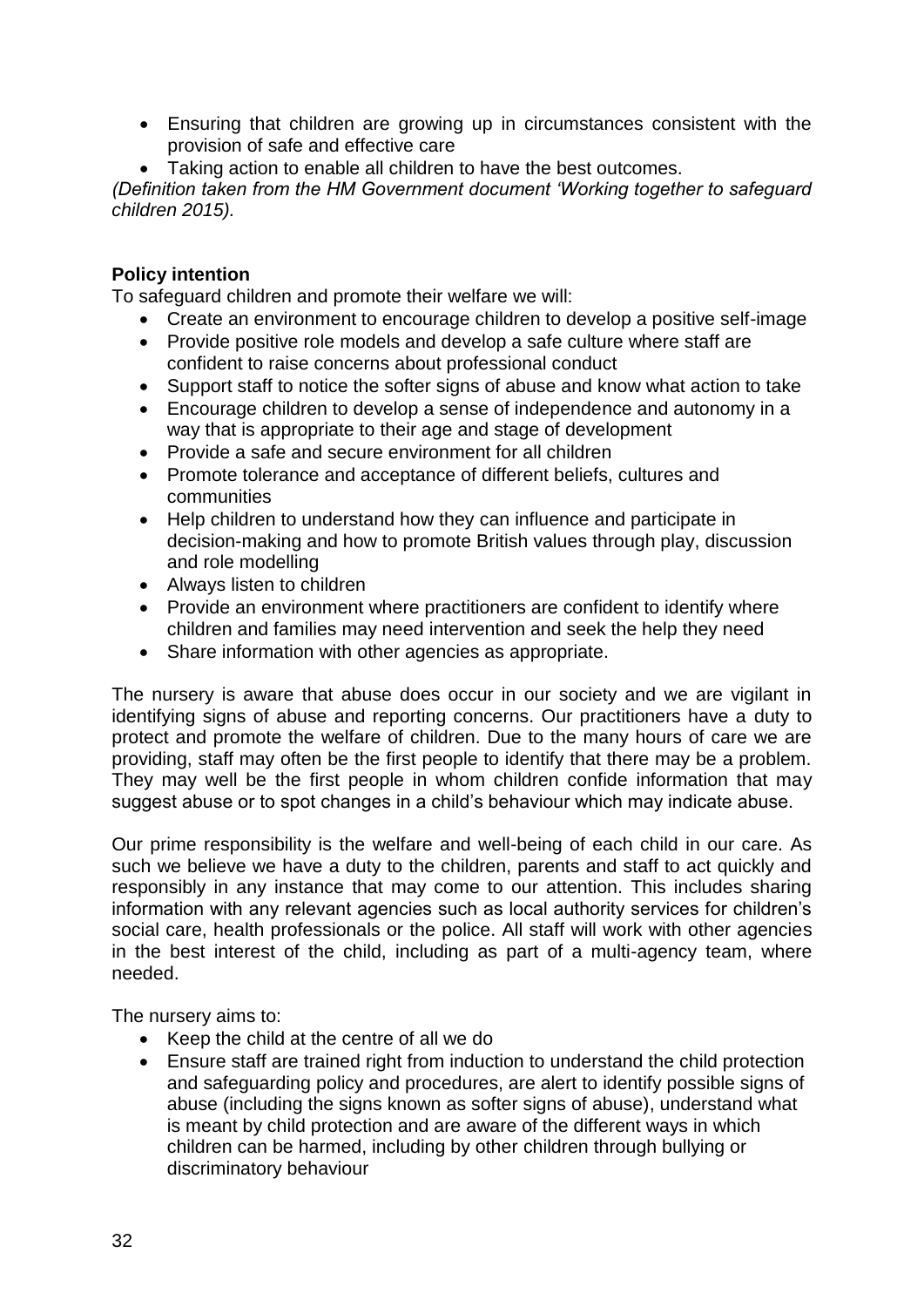- Be aware of the increased vulnerability of children with Special Educational Needs and Disabilities (SEND) and other vulnerable or isolated families and children
- Ensure staff understand how to recognise early indicators of potential radicalisation and terrorism threats and act on them appropriately in line with national and local procedures
- Ensure that all staff feel confident and supported to act in the best interest of the child, share information and seek the help that the child may need
- Ensure that all staff are familiar and updated regularly with child protection training and procedures and kept informed of changes to local/national procedures, including thorough annual safeguarding newsletters and updates
- Make any child protection referrals in a timely way, sharing relevant information as necessary in line with procedures set out by the **NORTH YORKSHIRE** Safeguarding Children Board
- Make any referrals relating to extremism to the police (or the Government helpline) in a timely way, sharing relevant information as appropriate
- Ensure that information is shared only with those people who need to know in order to protect the child and act in their best interest
- Keep the setting safe online using appropriate filters, checks and safeguards, monitoring access at all times
- Ensure that children are never placed at risk while in the charge of nursery staff
- Identify changes in staff behaviour and act on these as per the Staff Behaviour Policy
- Take any appropriate action relating to allegations of serious harm or abuse against any person working with children or living or working on the nursery premises including reporting such allegations to Ofsted and other relevant authorities
- Ensure parents are fully aware of child protection policies and procedures when they register with the nursery and are kept informed of all updates when they occur
- Regularly review and update this policy with staff and parents where appropriate and make sure it complies with any legal requirements and any guidance or procedures issued by the **NORTH YORKSHIRE** Safeguarding Children Board.

We will support children by offering reassurance, comfort and sensitive interactions. We will devise activities according to individual circumstances to enable children to develop confidence and self-esteem within their peer group and support them to learn how to keep themselves safe.

# **Contact telephone numbers**

Local authority children's social care team **01609780780** Local authority Designated Officer (LADO) KAREN LEWIS 01609534200/07715540711 DAVE PEAT 01609535646/07814533363 Ofsted **0300 123 1231** Local Safeguarding Children Board (LSCB Non-emergency police **101**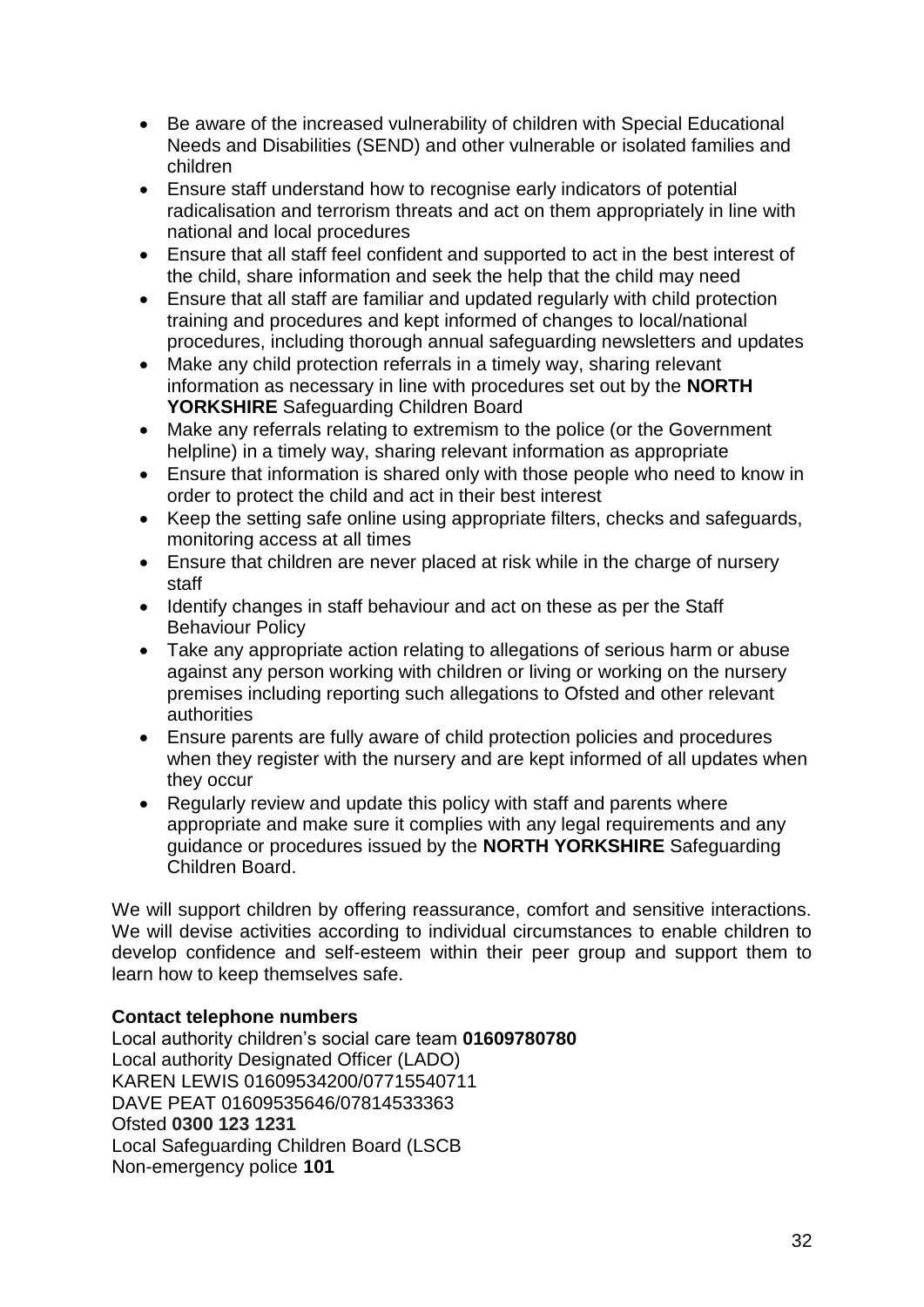# Government helpline for extremism concerns **020 7340 7264**

## **Types of abuse and particular procedures followed**

Abuse and neglect are forms of maltreatment of a child. Somebody may abuse or neglect a child by harming them or by failing to act to prevent harm. Children may be abused within a family, institution or community setting by those known to them or a stranger. This could be an adult or adults, another child or children.

*What to do if you're worried a child is being abused (advice for practitioners) 2015.* The signs and indicators listed below may not necessarily indicate that a child has been abused, but will help us to recognise that something may be wrong, especially if a child shows a number of these symptoms or any of them to a marked degree.

#### **Indicators of child abuse**

- Failure to thrive and meet developmental milestones
- Fearful or withdrawn tendencies
- Unexplained injuries to a child or conflicting reports from parents or staff
- Repeated injuries
- Unaddressed illnesses or injuries
- Significant changes to behaviour patterns.

Softer signs of abuse as defined by National Institute for Health and Care Excellence (NICE) include:

- Low self-esteem
- Wetting and soiling
- Recurrent nightmares
- Aggressive behaviour
- Withdrawing communication
- Habitual body rocking
- Indiscriminate contact or affection seeking
- Over-friendliness towards strangers
- Excessive clinginess
- Persistently seeking attention.

We are aware that peer on peer abuse does take place, so we include children in our policies when we talk about potential abusers. This may take the form of bullying, physically hurting another child, emotional abuse, or sexual abuse. We will report this in the same way as we do for adults abusing children, and will take advice from the appropriate bodies on this area.

#### **Recording suspicions of abuse and disclosures**

Staff should make an objective record of any observation or disclosure, supported by the nursery manager or Designated Safeguarding Co-ordinator<sup>1</sup> (DSCO). This record should include:

- Child's name
- Child's address
- Age of the child and date of birth
- Date and time of the observation or the disclosure

<u>.</u>

 $1$  Referred to in the EYFS as a lead practitioner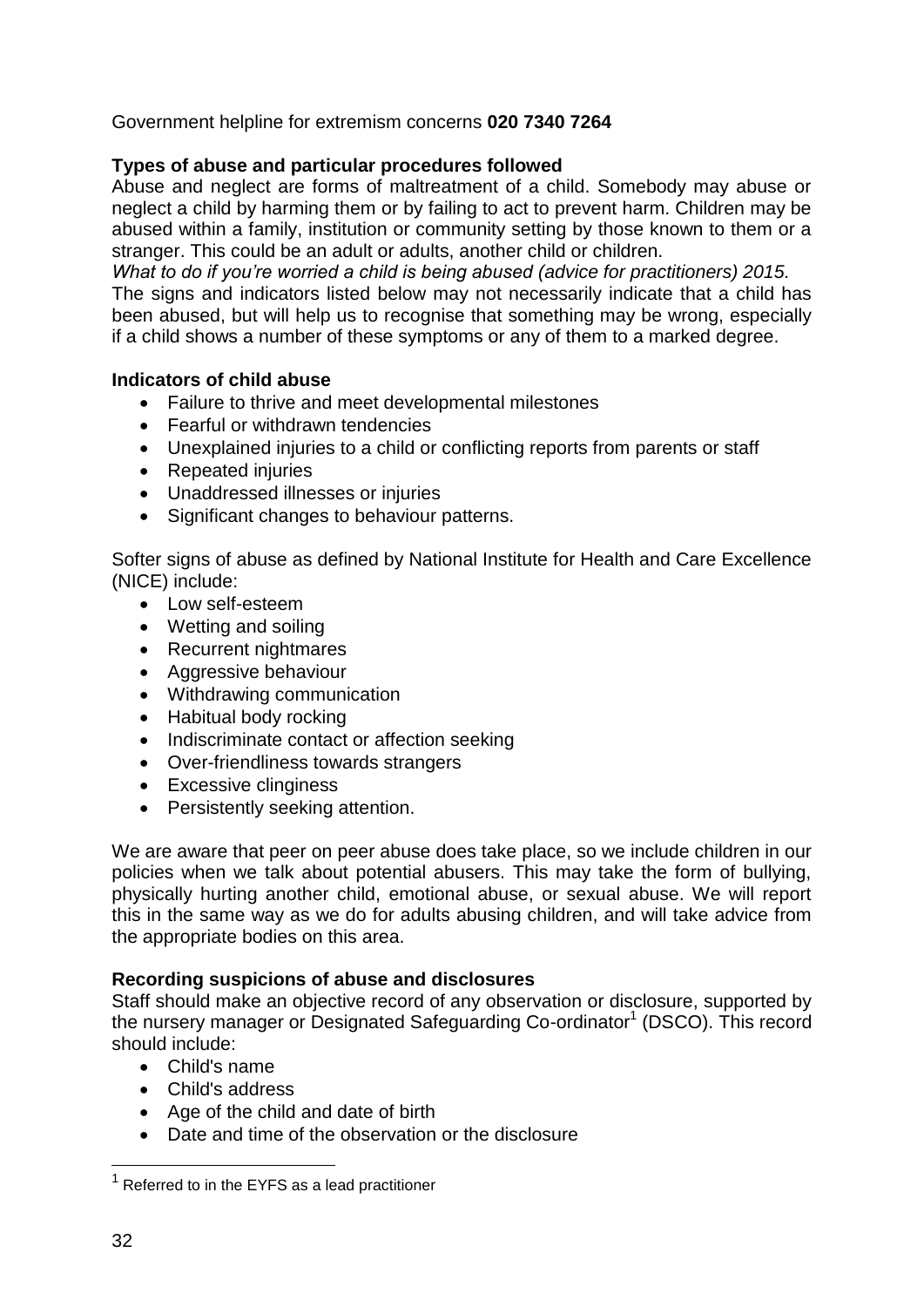- Exact words spoken by the child
- Exact position and type of any injuries or marks seen
- Exact observation of any incident including any concern was reported, with date and time; and the names of any other person present at the time
- Any discussion held with the parent(s) (where deemed appropriate).

These records should be signed by the person reporting this and the manager , dated and kept in a separate confidential file.

If a child starts to talk to an adult about potential abuse it is important not to promise the child complete confidentiality. This promise cannot be kept. It is vital that the child is allowed to talk openly and disclosure is not forced or words put into the child's mouth. As soon as possible after the disclosure details must be logged accurately.

It may be thought necessary that through discussion with all concerned the matter needs to be raised with the local authority children's social care team and Ofsted, and/or a Common Assessment Framework (CAF)\*\*\* (or form/process specific to Local Authority area) needs to be initiated. Staff involved may be asked to supply details of any information/concerns they have with regard to a child. The nursery expects all members of staff to co-operate with the local authority children's social care, police, and Ofsted in any way necessary to ensure the safety of the children.

Staff must not make any comments either publicly or in private about the supposed or actual behaviour of a parent or member of staff.

#### **Physical abuse**

Action needs to be taken if staff have reason to believe that there has been a physical injury to a child, including deliberate poisoning, where there is definite knowledge or reasonable suspicion that the injury was inflicted or knowingly not prevented. These symptoms may include bruising or injuries in an area that is not usual for a child, e.g. fleshy parts of the arms and legs, back, wrists, ankles and face.

Many children will have cuts and grazes from normal childhood injuries. These should also be logged and discussed with the nursery manager or room leader.

Children and babies may be abused physically through shaking or throwing. Other injuries may include burns or scalds. These are not usual childhood injuries and should always be logged and discussed with the nursery manager.

#### **Female genital mutilation**

This type of physical abuse is practised as a cultural ritual by certain ethnic groups and there is now more awareness of its prevalence in some communities in England including its effect on the child and any other siblings involved. This procedure may be carried out shortly after birth and during childhood as well as adolescence, just before marriage or during a woman's first pregnancy and varies widely according to the community. <sup>2</sup>. Symptoms may include bleeding, painful areas, acute urinary

 $\frac{1}{2}$ 

https://www.gov.uk/government/uploads/system/uploads/attachment\_data/file/512906/Multi\_Agency [Statutory\\_Guidance\\_on\\_FGM\\_\\_-\\_FINAL.pdf](https://www.gov.uk/government/uploads/system/uploads/attachment_data/file/512906/Multi_Agency_Statutory_Guidance_on_FGM__-_FINAL.pdf)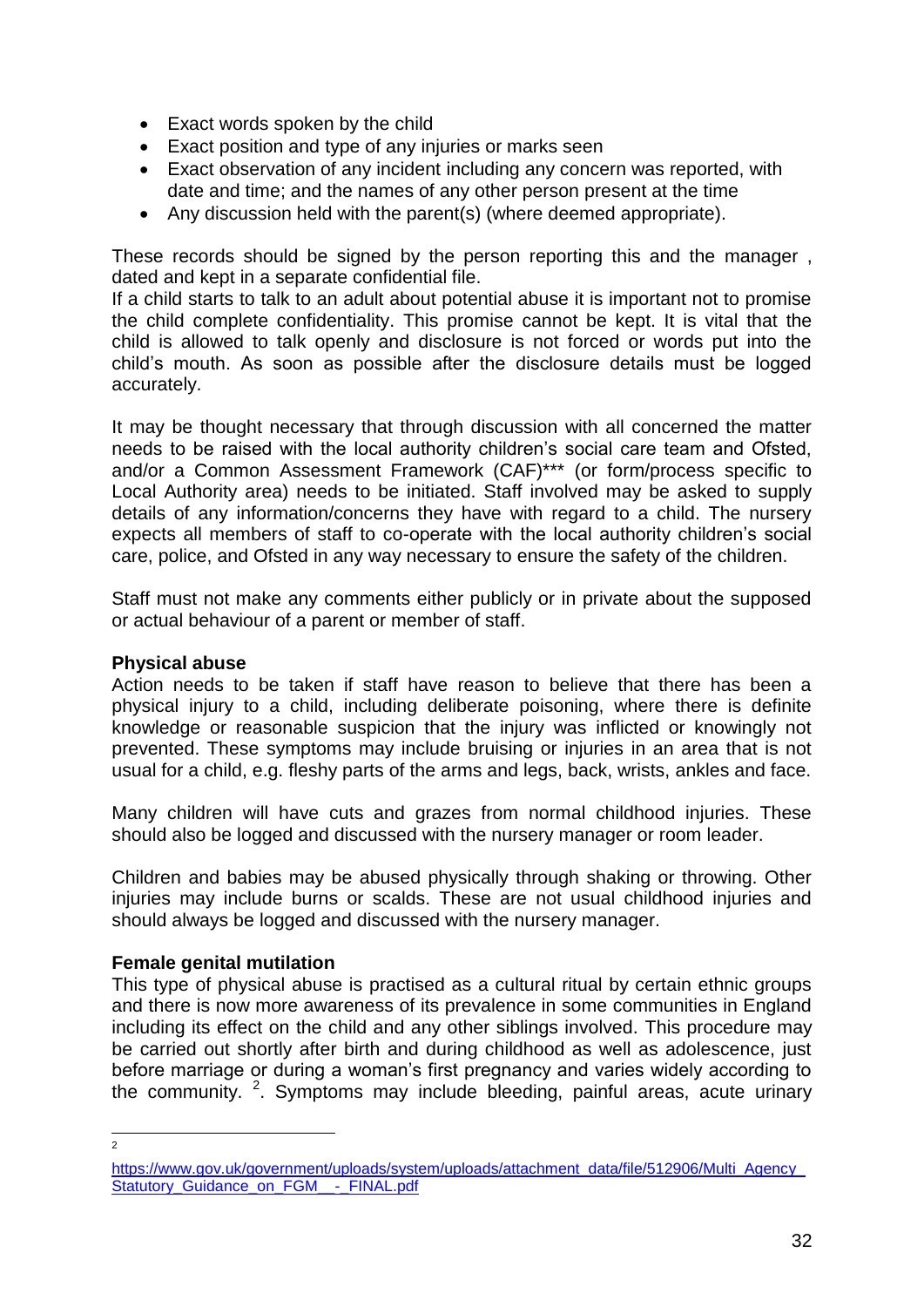retention, urinary infection, wound infection, septicaemia, incontinence, vaginal and pelvic infections with depression and post-traumatic stress disorder as well as physiological concerns. If you have concerns about a child relating to this area, you should contact children's social care team in the same way as other types of physical abuse. There is a mandatory duty to report to police any case where an act of female genital mutilation appears to have been carried out on a girl under the age of 18, we will ensure this is followed in our setting.

## **Fabricated illness**

This is also a type of physical abuse. This is where a child is presented with an illness that is fabricated by the adult carer. The carer may seek out unnecessary medical treatment or investigation. The signs may include a carer exaggerating a real illness or symptoms, complete fabrication of symptoms or inducing physical illness, e.g. through poisoning, starvation, inappropriate diet. This may also be presented through false allegations of abuse or encouraging the child to appear disabled or ill to obtain unnecessary treatment or specialist support.

## **Procedure:**

- All signs of marks/injuries to a child, when they come into nursery or occur during time at the nursery, will be recorded as soon as noticed by a staff member
- The incident will be discussed with the parent at the earliest opportunity, where felt appropriate
- Such discussions will be recorded and the parent will have access to such records
- If there are queries regarding the injury, the local authority children's social care team will be notified in line with procedures set out by the Local Safeguarding Children Board (LSCB).

#### **Sexual abuse**

Action needs be taken if the staff member has witnessed an occasion(s) where a child indicated sexual activity through words, play, drawing, had an excessive preoccupation with sexual matters or had an inappropriate knowledge of adult sexual behaviour or language. This may include acting out sexual activity on dolls/toys or in the role play area with their peers, drawing pictures that are inappropriate for a child, talking about sexual activities or using sexual language or words. The child may become worried when their clothes are removed, e.g. for nappy changes.

The physical symptoms may include genital trauma, discharge and bruises between the legs or signs of a sexually transmitted disease (STD). Emotional symptoms could include a distinct change in a child's behaviour. They may be withdrawn or overly extroverted and outgoing. They may withdraw away from a particular adult and become distressed if they reach out for them, but they may also be particularly clingy to a potential abuser so all symptoms and signs should be looked at together and assessed as a whole.

If a child starts to talk openly to an adult about abuse they may be experiencing the procedure below will be followed: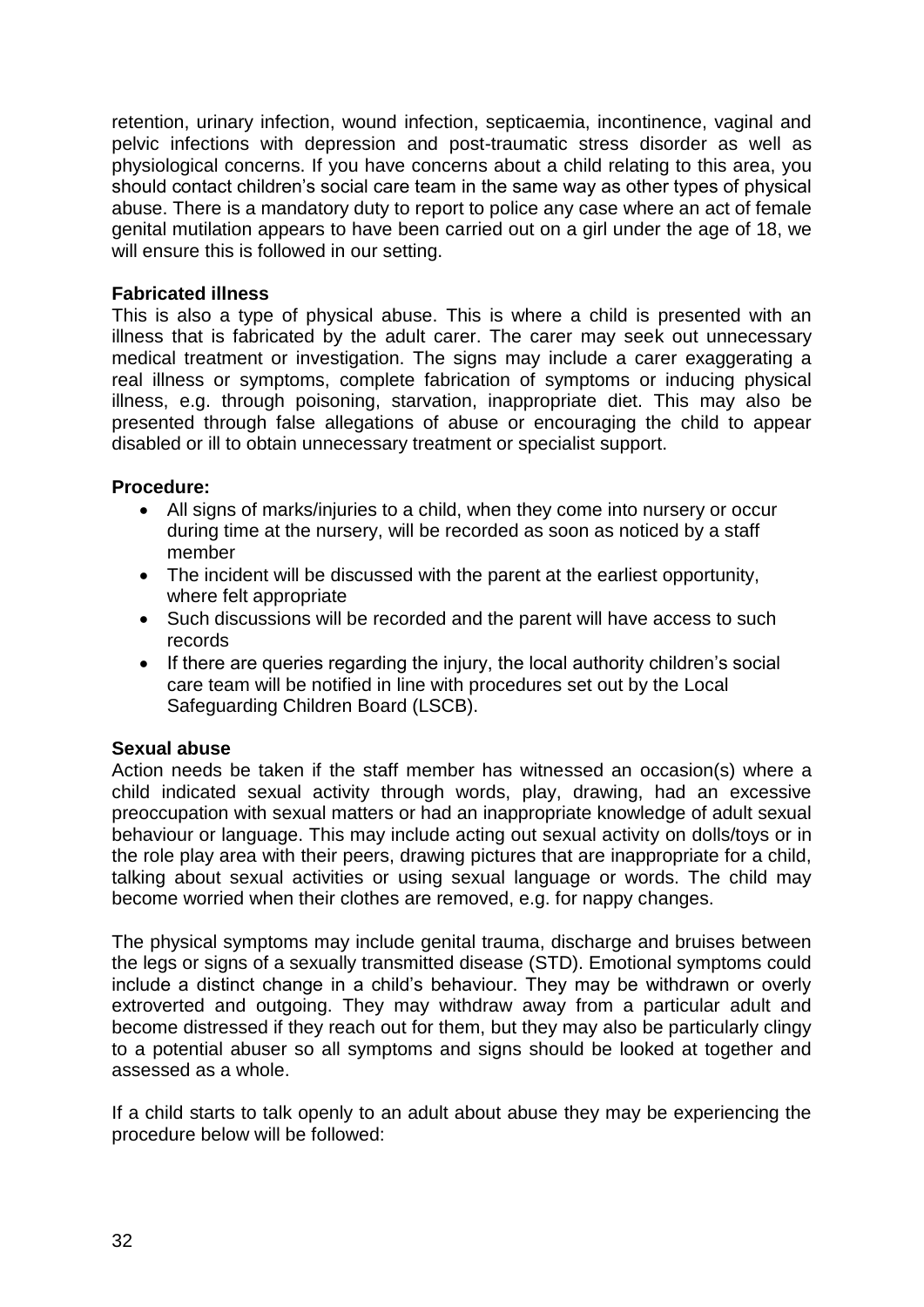## **Procedure:**

- The adult should reassure the child and listen without interrupting if the child wishes to talk
- The observed instances will be detailed in a confidential report
- The observed instances will be reported to the nursery manager or DSCO
- The matter will be referred to the local authority children's social care team.

#### **Child sexual exploitation (CSE)**

Working Together to Safeguard Children 2015 (2017 updated version) defines CSE as "…a form of child sexual abuse. It occurs where an individual or group takes advantage of an imbalance of power to coerce, manipulate or deceive a child or young person under the age of 18 into sexual activity (a) in exchange for something the victim needs or wants, and/or (b) for the financial advantage or increased status of the perpetrator or facilitator. The victim may have been sexually exploited even if the sexual activity appears consensual. Child sexual exploitation does not always involve physical contact; it can also occur through the use of technology."

We will be aware of the possibility of CSE and the signs and symptoms this may manifest as. If we have concerns we will follow the same procedures as for other concerns and we will record and refer as appropriate.

#### **Emotional abuse**

Action should be taken if the staff member has reason to believe that there is a severe, adverse effect on the behaviour and emotional development of a child, caused by persistent or severe ill treatment or rejection.

This may include extremes of discipline where a child is shouted at or put down on a consistent basis, lack of emotional attachment by a parent, or it may include parents or carers placing inappropriate age or developmental expectations upon them. Emotional abuse may also be imposed through the child witnessing domestic abuse and alcohol and drug misuse by adults caring for them.

The child is likely to show extremes of emotion with this type of abuse. This may include shying away from an adult who is abusing them, becoming withdrawn, aggressive or clingy in order to receive their love and attention. This type of abuse is harder to identify as the child is not likely to show any physical signs.

#### **Procedure:**

- The concern should be discussed with the \*nursery manager/DSCO/\*room supervisor/\*registered person
- The concern will be discussed with the parent
- Such discussions will be recorded and the parent will have access to such records
- An Assessment Framework form may need to be completed
- If there are queries regarding the circumstances and/or the concerns relate to the parents the matter will be referred to the local authority children's social care team.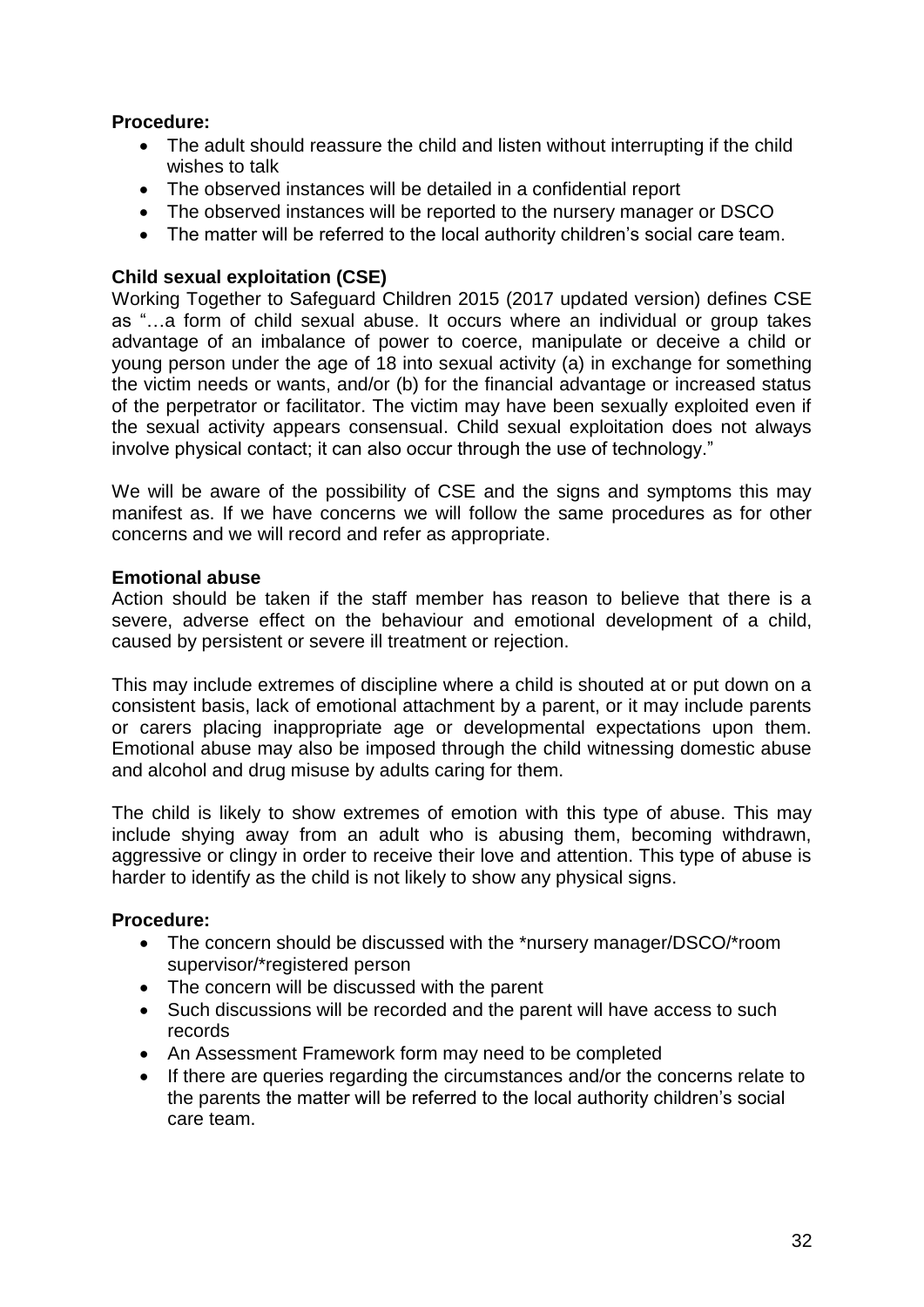## **Neglect**

Action should be taken if the staff member has reason to believe that there has been any type of neglect of a child (for example, by exposure to any kind of danger, including cold, starvation or failure to seek medical treatment, when required, on behalf of the child), which results in serious impairment of the child's health or development, including failure to thrive.

Signs may include a child persistently arriving at nursery unwashed or unkempt, wearing clothes that are too small (especially shoes that may restrict the child's growth or hurt them), arriving at nursery in the same nappy they went home in or a child having an illness or identified special educational need or disability that is not being addressed by the parent. A child may also be persistently hungry if a parent is withholding food or not providing enough for a child's needs.

Neglect may also be shown through emotional signs, e.g. a child may not be receiving the attention they need at home and may crave love and support at nursery. They may be clingy and emotional. In addition, neglect may occur through pregnancy as a result of maternal substance abuse.

#### **Procedure:**

- The concern will be discussed with the parent
- Such discussions will be recorded and the parent will have access to such records
- An assessment form may need to be completed
- If there are queries regarding the circumstances the local authority children's social care team will be notified.

#### **Monitoring children's attendance**

As part of our requirements under the statutory framework and guidance documents we are required to monitor children's attendance patterns to ensure they are consistent and no cause for concern.

Parents should please inform the nursery prior to their children taking holidays or days off, and all sickness should be called into the nursery on the day so the nursery management are able to account for a child's absence.

This should not stop parents taking precious time with their children, but enables children's attendance to be logged so we know the child is safe.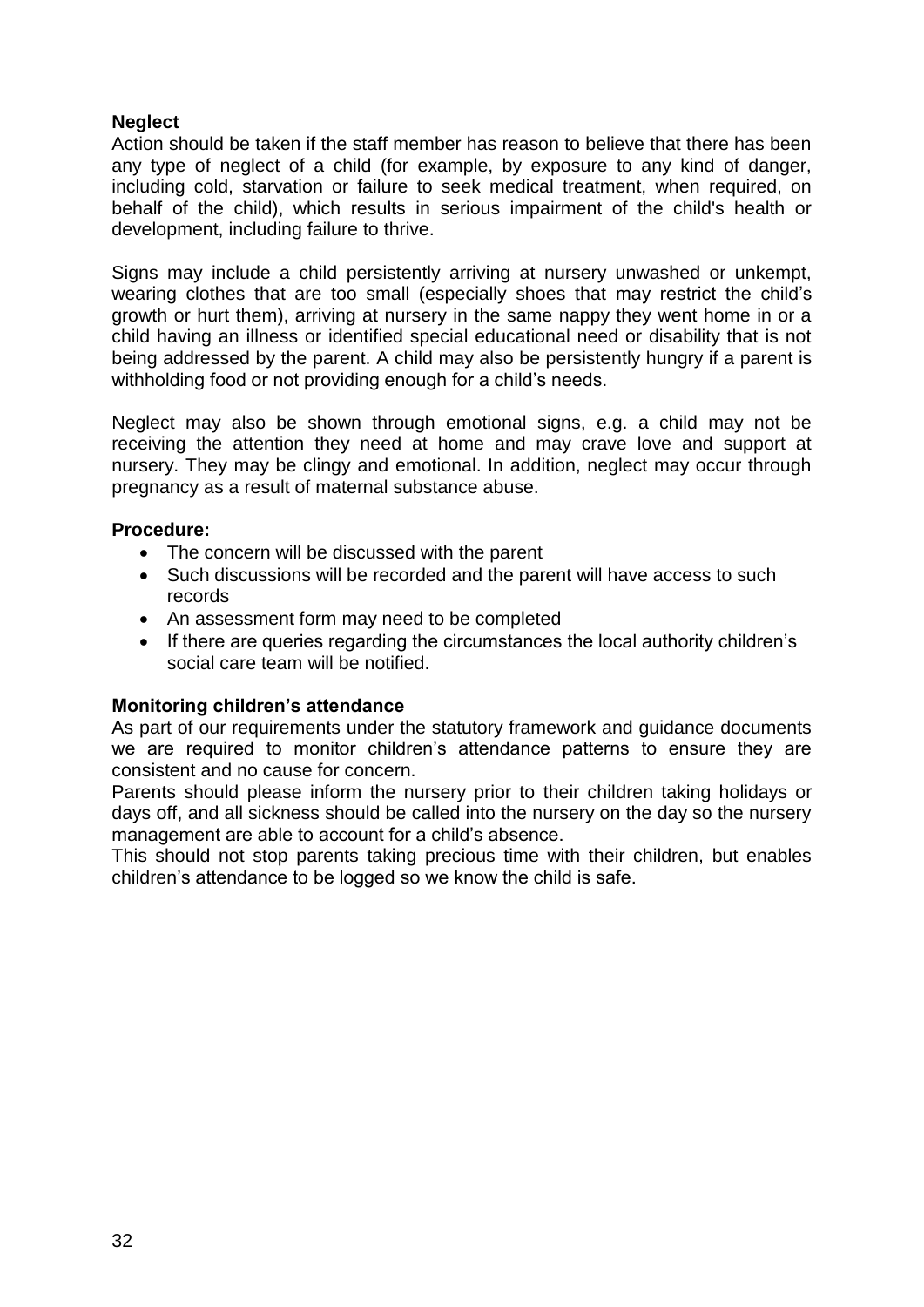## **Looked after children**

As part of our safeguarding practice we will ensure our staff are aware of how to keep looked after children safe. In order to do this we ask that we are informed of:

- The legal status of the child (e.g. whether the child is being looked after under voluntary arrangements with consent of parents or on an interim or full care order)
- Contact arrangements for the biological parents (or those with parental responsibility)
- The child's care arrangements and the levels of authority delegated to the carer by the authority looking after him/her
- The details of the child's social worker and any other support agencies involved
- Any child protection plan or care plan in place for the child in question.

## **Staffing and volunteering**

Our policy is to provide a secure and safe environment for all children. We only allow an adult who is employed by the nursery to care for children and who has an enhanced clearance from the Disclosure and Barring Service (DBS) to be left alone with children. We will obtain enhanced criminal records checks (DBS) for all volunteers and do not allow any volunteers to be unsupervised with children.

All staff will attend child protection training and receive initial basic child protection training during their induction period. This will include the procedures for spotting signs and behaviours of abuse and abusers/potential abusers, recording and reporting concerns and creating a safe and secure environment for the children in the nursery. During induction staff will be given contact details for the LADO (local authority designated officer), the local authority children's services team, the Local Safeguarding Children Board (LSCB) and Ofsted to enable them to report any safeguarding concerns, independently, if they feel it necessary to do so.

We have named persons within the nursery who take lead responsibility for safeguarding and co-ordinate child protection and welfare issues, known as the Designated Safeguarding Co-ordinators (DSCO), there is always at least one designated person on duty during all opening hours of the setting.

These designated persons will receive comprehensive training at least every two years and update their knowledge on an ongoing basis, but at least once a year.

The nursery DSCO's liaise with the Local Safeguarding Children Board (LSCB) and the local authority children's social care team, undertakes specific training, including a child protection training course, and receives regular updates to developments within this field. They in turn support the ongoing development and knowledge update of all staff on the team.

Although, under the EYFS, we are only required to have one designated Lead Coordinator for safeguarding, for best practice and to ensure cover at all times, we have two/three designated leads in place. This enables safeguarding to stay high on our priorities at all times. There will always be at least one designated Co-ordinator on duty at all times our provision is open. This will ensure that prompt action can be taken if concerns are raised.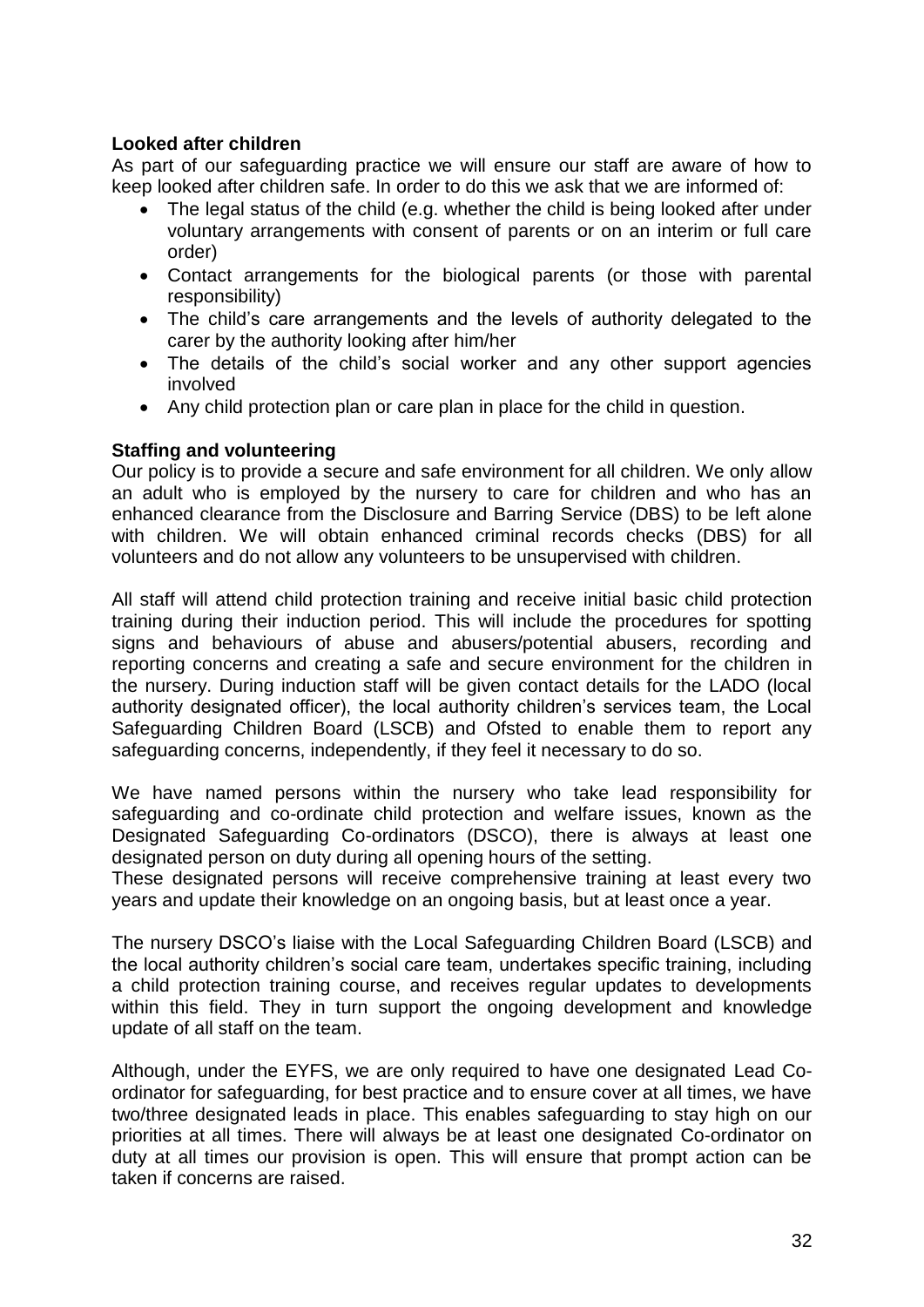The Designated Safeguarding Co-ordinators (DSCO) at the nursery are Samantha Lamb.

- We provide adequate and appropriate staffing resources to meet the needs of all children
- Applicants for posts within the nursery are clearly informed that the positions are exempt from the Rehabilitation of Offenders Act 1974. Candidates are informed of the need to carry out checks before posts can be confirmed. Where applications are rejected because of information that has been disclosed, applicants have the right to know and to challenge incorrect information
- We give staff members, volunteers and students regular opportunities to declare changes that may affect their suitability to care for the children. This includes information about their health, medication or about changes in their home life such as whether anyone they live with in a household has committed an offence or been involved in an incident that means they are disqualified from working with children
- This information is also stated within every member of staff's contract
- We request DBS checks on an **3 yearly** basis/or we use the DBS update service (with staff consent) to re-check staff's criminal history and suitability to work with children
- We abide by the requirements of the EYFS and any Ofsted guidance in respect to obtaining references and suitability checks for staff, students and volunteers, to ensure that all staff, students and volunteers working in the setting are suitable to do so
- We ensure we receive at least two written references BEFORE a new member of staff commences employment with us
- All students will have enhanced DBS checks conducted on them before their placement starts
- Volunteers, including students, do not work unsupervised
- We abide by the requirements of the Safeguarding Vulnerable Groups Act 2006 and the Childcare Act 2006 in respect of any person who is disqualified from providing childcare, is dismissed from our employment, or resigns in circumstances that would otherwise have led to dismissal for reasons of child protection concern
- We have procedures for recording the details of visitors to the nursery and take security steps to ensure that we have control over who comes into the nursery so that no unauthorised person has unsupervised access to the children
- All visitors/contractors will be supervised whilst on the premises, especially when in the areas the children use
- As a staff team we will be fully aware of how to safeguard the whole nursery environment and be aware of potential dangers on the nursery boundaries such as drones, Pokémon hotspots, strangers lingering. We will ensure the children remain safe at all times
- The Staff Behaviour Policy sits alongside this policy to enable us to monitor changes in behaviours that may cause concern. All staff sign up to this policy too to ensure any changes are reported to management so we are able to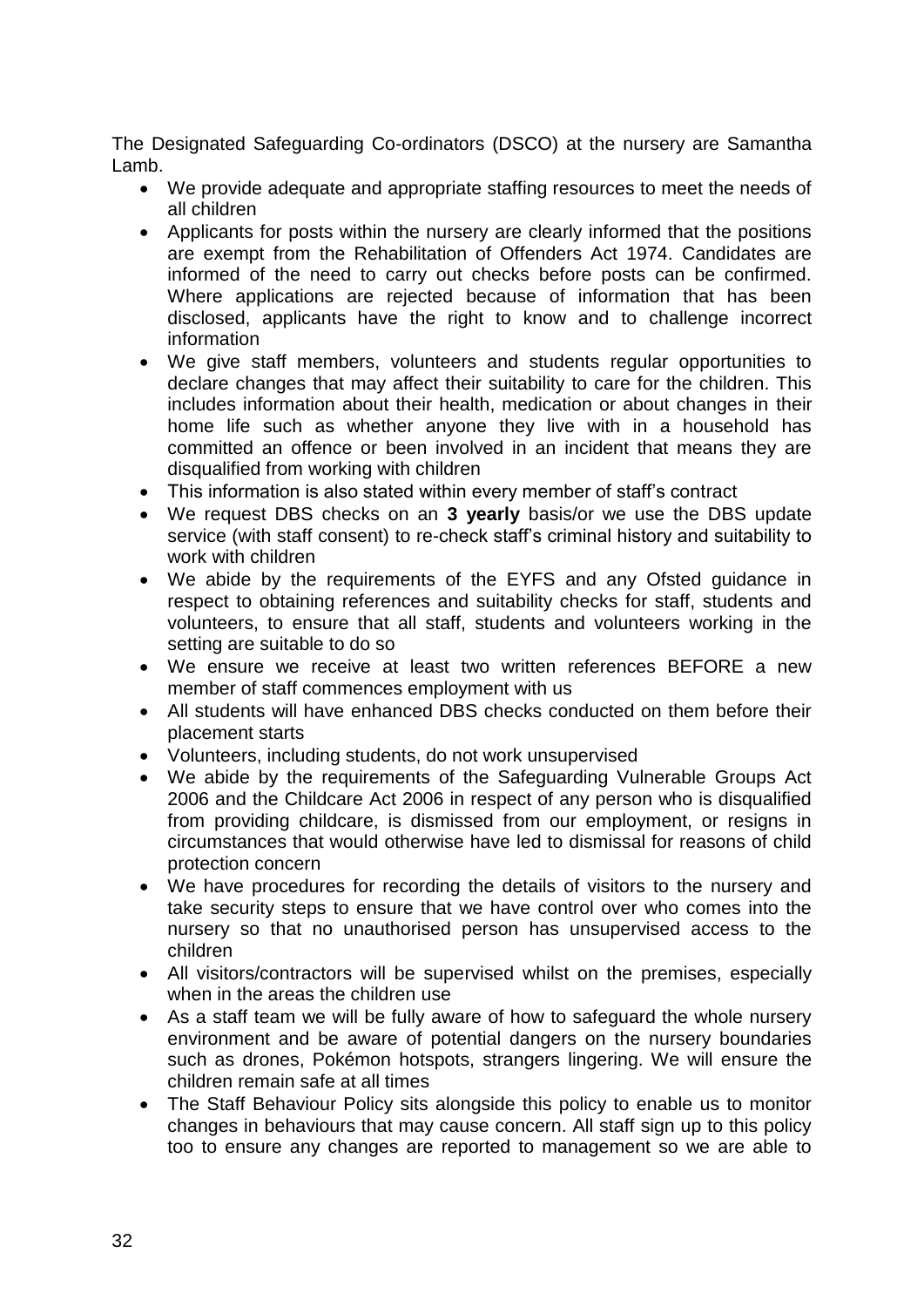support the individual staff member and ensure the safety and care of the children is not compromised

- All staff have access to and comply with the whistleblowing policy which will enable them to share any concerns that may arise about their colleagues in an appropriate manner
- Signs of inappropriate staff behaviour may include inappropriate sexual comments; excessive one-to-one attention beyond the requirements of their usual role and responsibilities; or inappropriate sharing of images. This is not an exhaustive list, any changes in behaviour must be reported and acted upon immediately
- All staff will receive regular supervision meetings where opportunities will be made available to discuss any issues relating to individual children, child protection training and any needs for further support
- We use peer on peer and manager observations in the setting to ensure that the care we provide for children is at the highest level and any areas for staff development are quickly highlighted. Peer observations allow us to share constructive feedback, develop practice and build trust so that staff are able to share any concerns they may have. Any concerns are raised with the designated lead and dealt with in an appropriate and timely manner
- The deployment of staff within the nursery allows for constant supervision and support. Where children need to spend time away from the rest of the group, the door will be left ajar or other safeguards will be put into action to ensure the safety of the child and the adult.

#### **Informing parents**

Parents are normally the first point of contact. If a suspicion of abuse is recorded, parents are informed at the same time as the report is made, except where the guidance of the LSCB/ local authority children's social care team/police does not allow this. This will usually be the case where the parent or family member is the likely abuser or where a child may be endangered by this disclosure. In these cases the investigating officers will inform parents.

## **Confidentiality**

All suspicions, enquiries and external investigations are kept confidential and shared only with those who need to know. Any information is shared in line with guidance from the LSCB.

#### **Support to families**

The nursery takes every step in its power to build up trusting and supportive relations among families, staff, students and volunteers within the nursery.

The nursery continues to welcome the child and the family whilst enquiries are being made in relation to abuse in the home situation. Parents and families will be treated with respect in a non-judgmental manner whilst any external investigations are carried out in the best interest of the child.

Confidential records kept on a child are shared with the child's parents or those who have parental responsibility for the child, only if appropriate in line with guidance of the LSCB with the proviso that the care and safety of the child is paramount. We will do all in our power to support and work with the child's family.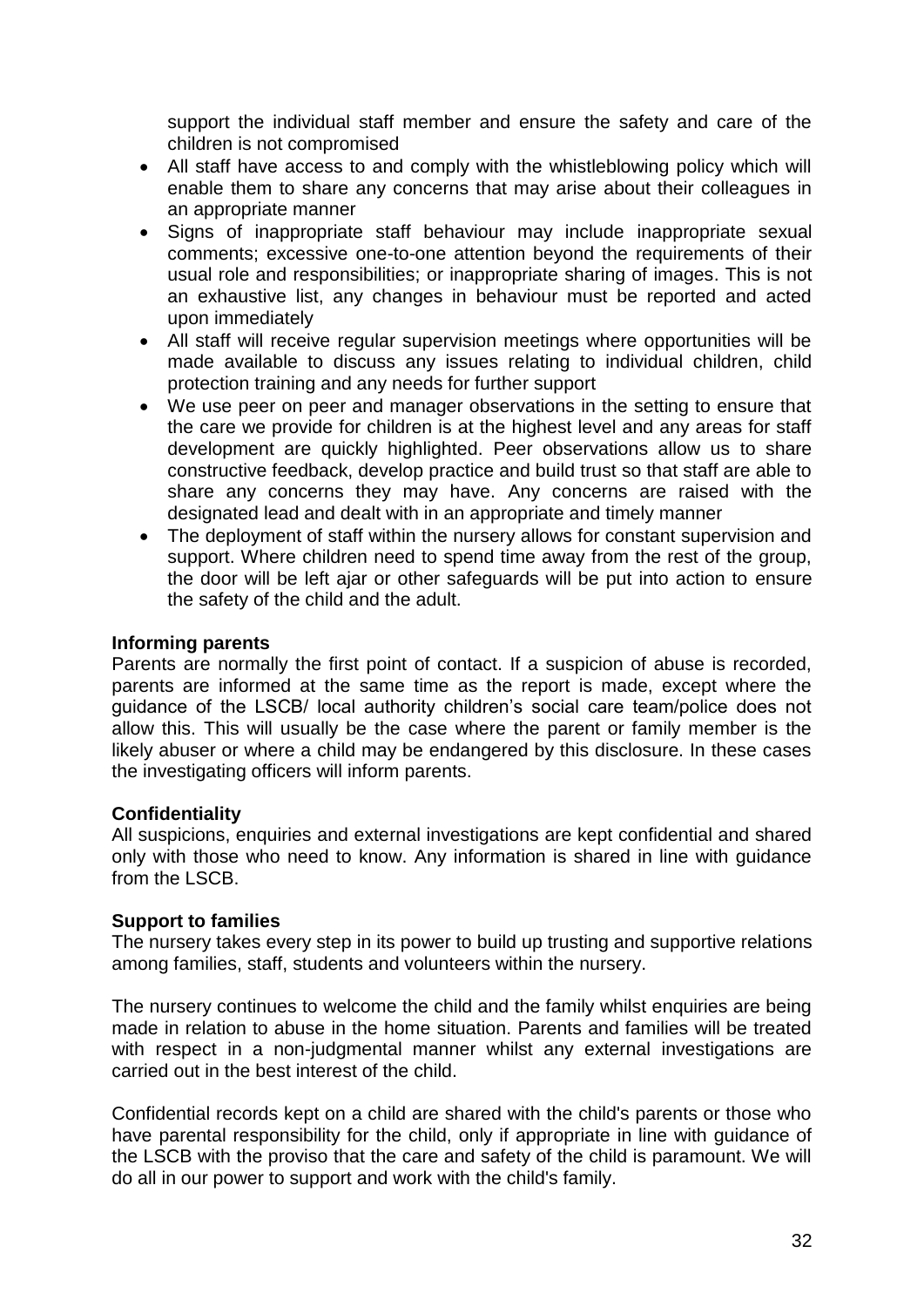## **Employees, students or volunteers of the nursery or any other person living or working on the nursery premises**

We have a Staff Behaviour Policy in place that supports us to monitor staff and changes in their character. Staff are aware of the need to disclose changes to circumstance and use the whistle blowing policy where required.

## **Allegations against adults working or volunteering with children**

## **Allegations**

If an allegation is made against a member of staff, student or volunteer or any other person who lives or works on the nursery premises regardless of whether the allegation relates to the nursery premises or elsewhere, we will follow the procedure below.

The allegation should be reported to the senior manager on duty. If this person is the subiect of the allegation then this should be reported to the deputy manager instead.

The Local Authority Designated Officer (LADO), Ofsted and the LSCB will then be informed immediately in order for this to be investigated by the appropriate bodies promptly:

- The LADO will be informed immediately for advice and quidance
- If as an individual you feel this will not be taken seriously or are worried about the allegation getting back to the person in question then it is your duty to inform the LADO yourself directly
- A full investigation will be carried out by the appropriate professionals (LADO, Ofsted, LSCB) to determine how this will be handled
- The nursery will follow all instructions from the LADO, Ofsted, LSCB and ask all staff members to do the same and co-operate where required
- Support will be provided to all those involved in an allegation throughout the external investigation in line with LADO support and advice
- The nursery reserves the right to suspend any member of staff during an investigation
- All enquiries/external investigations/interviews will be documented and kept in a locked file for access by the relevant authorities
- Unfounded allegations will result in all rights being reinstated
- Founded allegations will be passed on to the relevant organisations including the local authority children's social care team and where an offence is believed to have been committed, the police, and will result in the termination of employment. Ofsted will be notified immediately of this decision. The nursery will also notify the Disclosure and Barring Service (DBS) to ensure their records are updated
- All records will be kept until the person reaches normal retirement age or for 21 years and 3 months years if that is longer. This will ensure accurate information is available for references and future DBS checks and avoids any unnecessary reinvestigation
- The nursery retains the right to dismiss any member of staff in connection with founded allegations following an inquiry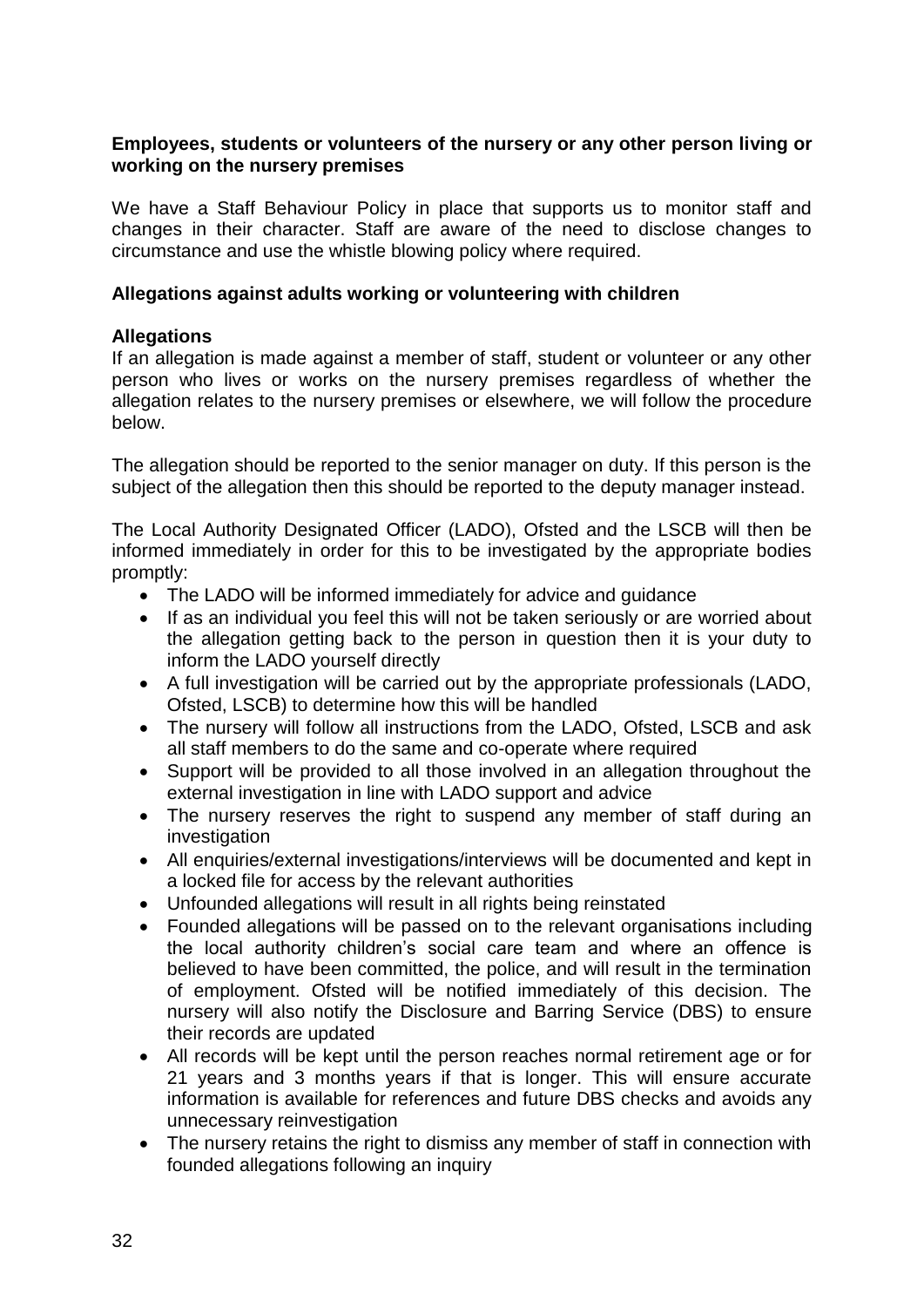Counselling will be available for any member of the nursery who is affected by an allegation, their colleagues in the nursery and the parents.

## **Extremism – the Prevent Duty**

Under the Counter-Terrorism and Security Act 2015 we have a duty to refer any concerns of extremism to the police (In Prevent priority areas the local authority will have a Prevent lead who can also provide support).

This may be a cause for concern relating to a change in behaviour of a child or family member, comments causing concern made to a member of the team (or other persons in the setting) or actions that lead staff to be worried about the safety of a child in their care.

Alongside this we will be alert to any early signs in children and families who may be at risk of radicalisation, on which we will act and document all concerns when reporting further.

#### **e-Safety**

Our nursery is aware of the growth of internet use and the advantages this can bring. However, it is also aware of the dangers and strives to support children, staff and families in using the internet safely.

Within the nursery we do this by:

- Ensuring we have appropriate antivirus and anti-spyware software on all devices and updating them regularly
- Ensuring content blockers and filters are on our computers, laptops and any mobile devices
- Ensure management monitor all internet activities in the setting
- Using approved devices to record/photograph in the setting
- Never emailing personal or financial information
- Reporting emails with inappropriate content to the internet watch foundation (IWF www.iwf.org.uk)
- Ensuring children are supervised when using internet devices
- Using tracking software to monitor suitability of internet usage (for older children)
- Integrating e-safety into nursery daily practice by discussing computer usage 'rules' deciding together what is safe and what is not safe to do online
- Talking to children about 'stranger danger' and deciding who is a stranger and who is not, comparing people in real life situations to online 'friends'
- When using Skype and FaceTime (where applicable) discussing with the children what they would do if someone they did not know tried to contact them
- We encourage staff and families to complete a free online e-safety briefing which can be found at [https://moodle.ndna.org.uk](https://moodle.ndna.org.uk/course/index.php?categoryid=27)